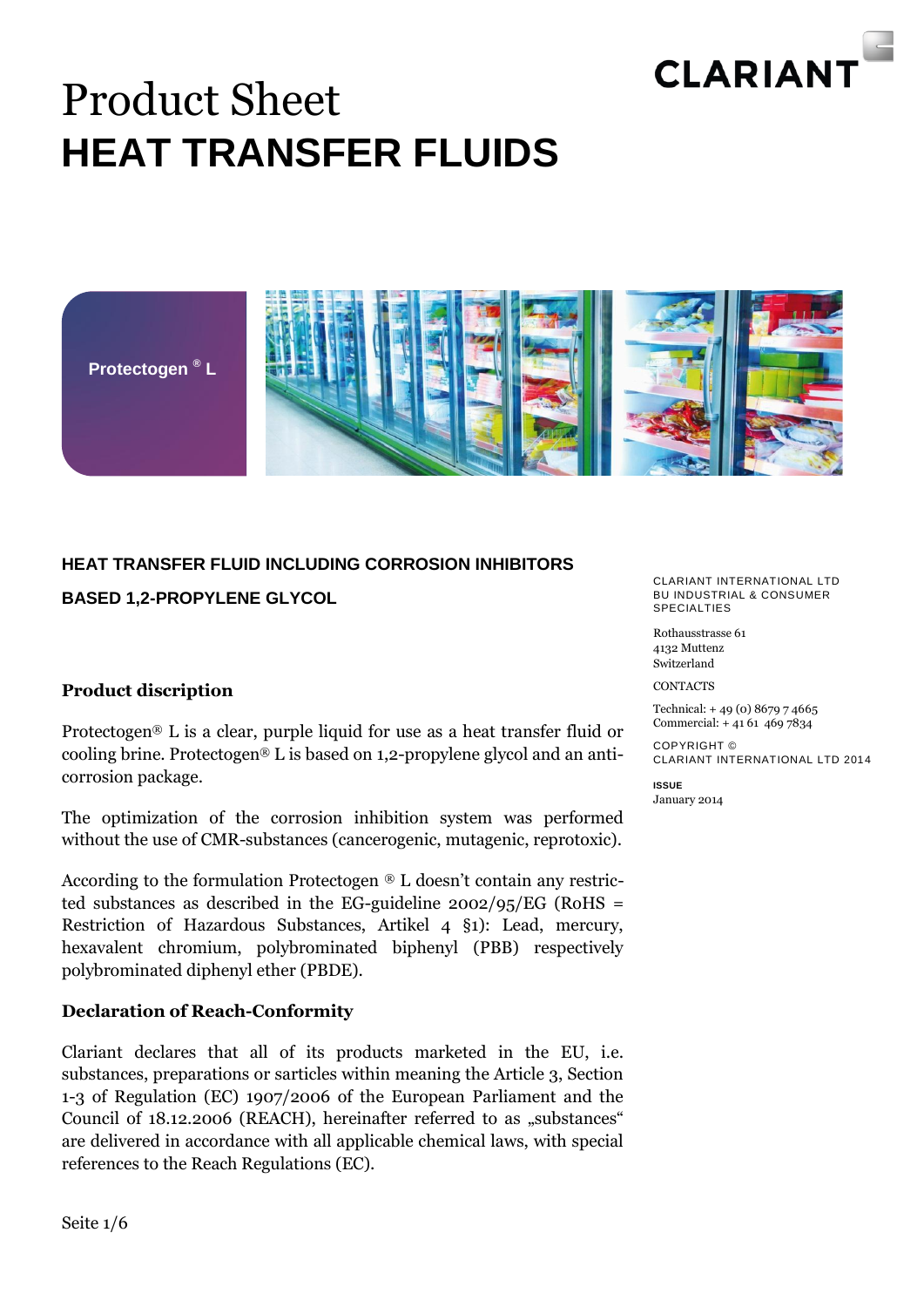

#### **Applications**

Protectogen® L is commonly used as a cooling brine and heat transfer medium in heat pump systems, in the food industry, e.g. in breweries, dairies, ice-cream factories, cold stores etc. and in pharmaceutical applications. Furthermore Protectogen® L can be used in solar heating systems.

#### **Recommended Usage Concentrations**

The minimum concentration to ensure adequate corrosion protection is 25  $% v/v$ . The actual concentration of antifreeze used depends only on the required application. At very high concentrations (above 50 % v/v), the physical parameters (e.g. viscosity, relative pressure loss at low temperatures) should be considered in plant planning.

#### **Recommended Usage Temperatures**

A range of -25 °C to 150 °C can be recommended as a usage temperature; frost protections higher -25 °C are known in practice, but take notice of an increased viscosity at lower temperatures.

#### **Typical properties**

| Color                     |                             | purple        |
|---------------------------|-----------------------------|---------------|
| Density at 20 °C          | $g/cm^3$                    | approx. 1.041 |
| Refractive index at 20 °C |                             | approx. 1.433 |
| Reserve Alkalinity        | mL $0.1$ M HCl $/$<br>10 mL | min. 1.5      |
| $pH$ -value $[1:2]$       |                             | approx. 9     |
| Boiling point             | $^{\circ}C$                 | approx. $166$ |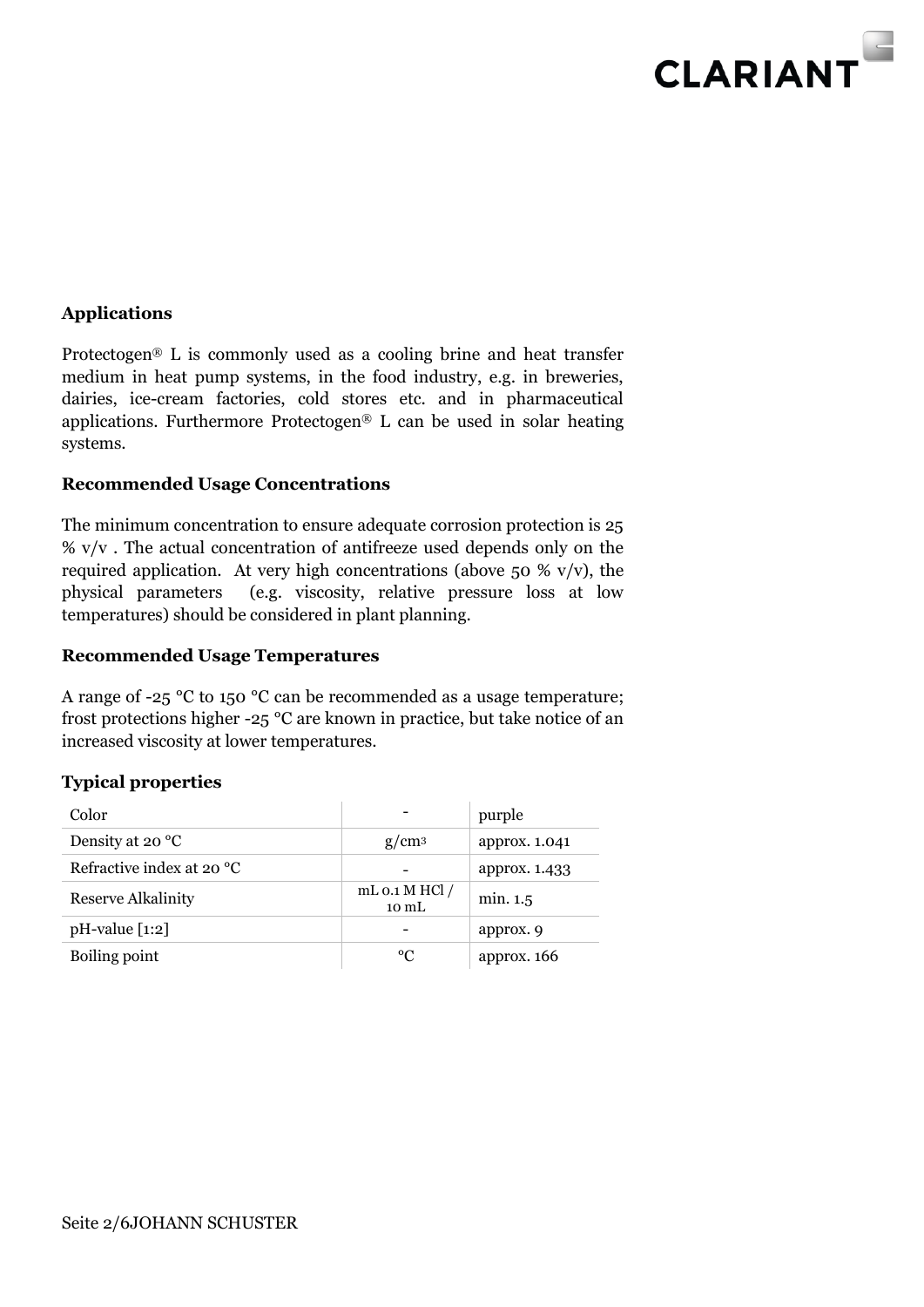

| <b>Concentration</b><br>$[\% \text{ v/v}]$ | Frost<br><b>Protection</b> [°C] | <b>Refractive</b><br>Index<br>[20 °C] | <b>Density</b><br>[20 $°C$ ] |  |
|--------------------------------------------|---------------------------------|---------------------------------------|------------------------------|--|
| 25                                         | approx. -10                     | 1.361                                 | 1.021                        |  |
| 32                                         | approx. $-15$                   | 1.369                                 | 1.027                        |  |
| 35                                         | approx. $-17$                   | 1.373                                 | 1.029                        |  |
| 38                                         | approx. -20                     | 1.376                                 | 1.032                        |  |
| 43                                         | approx. $-24$                   | 1.382                                 | 1.036                        |  |
| 50                                         | approx. $-32$                   | 1.390                                 | 1.040                        |  |

#### **Physical values of Protectogen® N / water mixtures**

#### **Product properties**

The technical data below is used to describe the product and is taken from our own measurements or from literature. It does not constitute part of the delivery specification. The actual product specification may be obtained upon request.

The certified quality system in accordance with DIN EN ISO 9001 is used in production and quality control. This ensures consistently high product quality.

The following tables give information about the most important physical characteristics of Protectogen® L water mixtures. Due to the used calculation software smaller deviations of individual physical characteristic values can occur.

| Temperature $[°C]$             | $-10$ | $\mathbf o$ | 20    | 40    | 80    | 100   |
|--------------------------------|-------|-------------|-------|-------|-------|-------|
| Viscosity ${\rm [mm^2/s]}$     | 9.78  | 5.75        | 2.50  | 1.37  | 0.64  | 0.48  |
| Density $[g/cm3]$              | 1.030 | 1.028       | 1.021 | 1.011 | 0.987 | 0.973 |
| Thermal conductivity<br>[W/mK] | 0.462 | 0.470       | 0.483 | 0.495 | 0.517 | 0.529 |
| Specific Heat[kJ/kg·K]         | 3.91  | 3.92        | 3.95  | 3.98  | 4.05  | 4.09  |

#### **Technical data of Protectogen® L at 25 %v/v**

Seite 3/6JOHANN SCHUSTER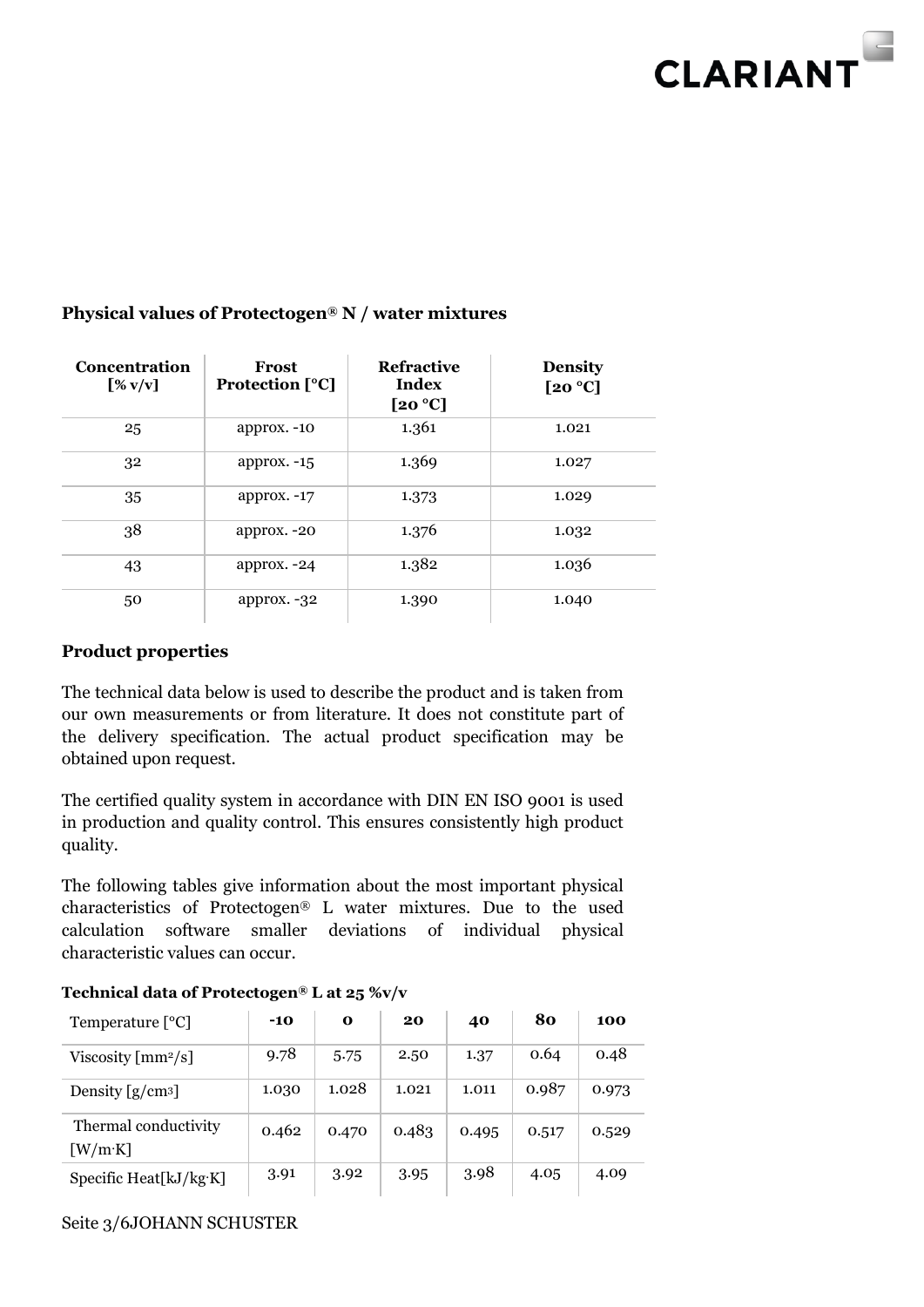# **CLARIANT**

| Temperature $[°C]$             | $-20$ | $-10$ | $\mathbf{o}$ | 20    | 40    | 80    | 100   |
|--------------------------------|-------|-------|--------------|-------|-------|-------|-------|
| Viscosity ${\rm [mm^2/s]}$     | 40.7  | 19.6  | 10.5         | 4.06  | 2.04  | 0.85  | 0.61  |
| Density $[g/cm3]$              | 1.051 | 1.048 | 1.043        | 1.032 | 1.020 | 0.993 | 0.978 |
| Thermal conductivity<br>[W/mK] | 0.419 | 0.422 | 0.424        | 0.427 | 0.430 | 0.437 | 0.444 |
| Specific Heat[kJ/kg·K]         | 3.66  | 3.69  | 3.71         | 3.76  | 3.81  | 3.92  | 3.98  |

#### **Technical data of Protectogen® L at 38 %v/v**

#### **Technical data of Protectogen® L at 47 %v/v**

| Temperature $[°C]$                            | -30   | $-20$ | $-10$ | $\mathbf 0$ | 20    | 40    | 80    | 100   |
|-----------------------------------------------|-------|-------|-------|-------------|-------|-------|-------|-------|
| Viscosity $\left[\text{mm}^2/\text{s}\right]$ | 179.2 | 68.4  | 30.4  | 15.8        | 5.68  | 2.73  | 1.06  | 0.73  |
| Density $[g/cm3]$                             | 1.066 | 1.061 | 1.056 | 1.051       | 1.038 | 1.026 | 0.996 | 0.981 |
| Thermal conductivity<br>[W/mK]                | 0.396 | 0.396 | 0.396 | 0.395       | 0.392 | 0.389 | 0.386 | 0.389 |
| Specific Heat[kJ/kg·K]                        | 3.44  | 3.47  | 3.51  | 3.54        | 3.61  | 3.67  | 3.81  | 3.88  |

#### **System preparation**

Prior to filling a system with Protectogen® L water mixtures, it is important to inspect the equipment to ensure that it is clean and free of corrosion and growth of microorganism. Any contamination should be removed prior to filling the Protectogen® L water mixtures by thoroughly flushing with water or other means as needed. Corrosion should also be removed. Corrosive plants with existing rust can't be operated noncorrosive with Protectogen® L later. Mixtures with external products must be avoided.

#### **Water Quality for Protectogen® L/water mixtures**

The water used to dilute Protectogen® L shall contain no more than 100 mg/kg (ppm) chlorides. A wide range of water hardness is acceptable (between 0 and 25 °dH). In addition to fully deionized water, ordinary tap water can be used.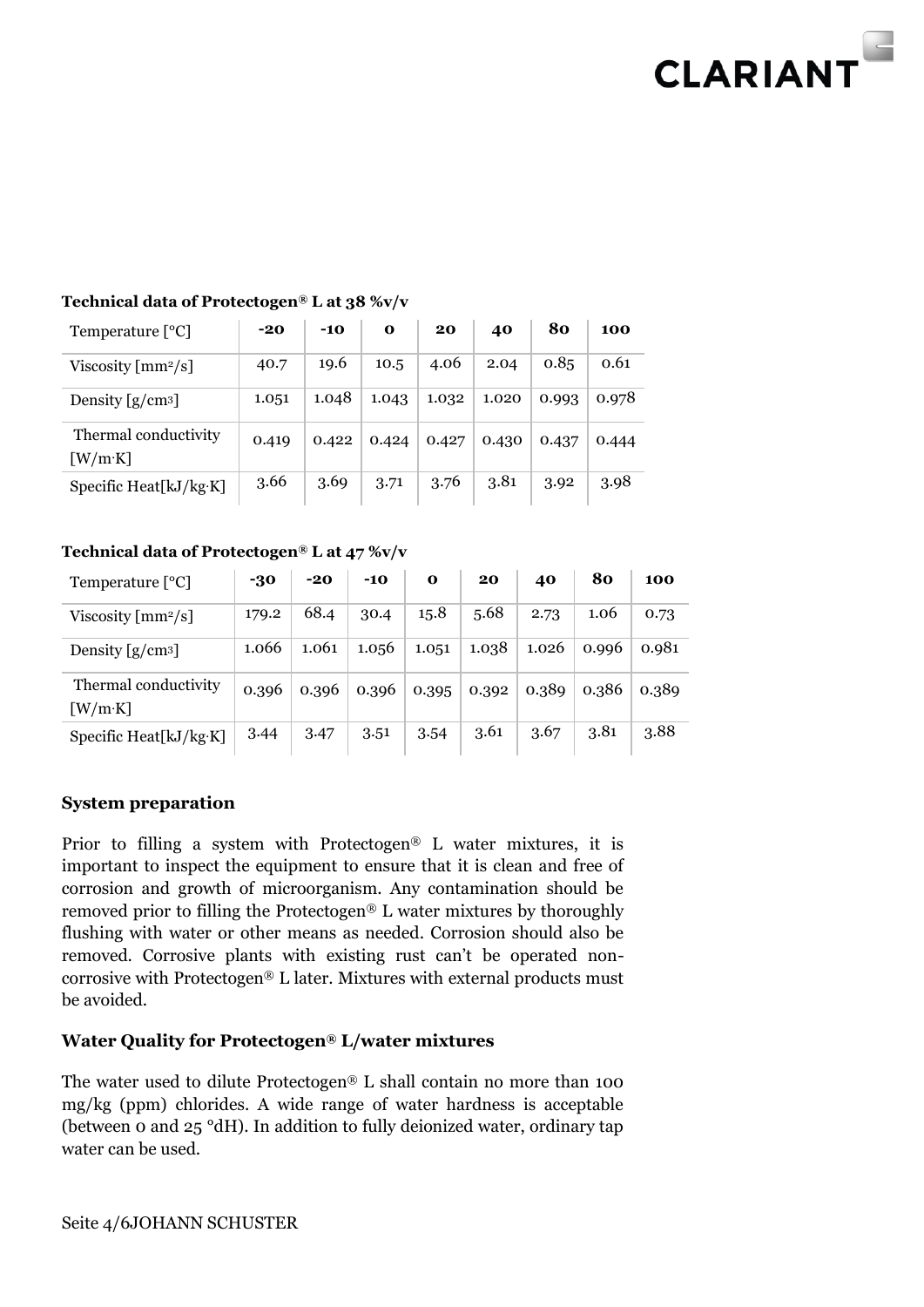

#### **Material compatibility**

Protectogen**®** L water mixtures are compatible with a wide range of materials. However, limited incompatibilities should be noted.

Do not use the product in galvanized pipelines as all glycol/water mixtures can dissolve zinc and precipitate as zinc glycolate. If despite our recommendation galvanized pipelines were used and the formation of zinc glycolate were observed we suggest to install a microfilter (approx. 100 to 150 μm). In case the zinc is dissolved the subjacent steel is protected against corrosion due to the corrosion additive package of Protectogen® L.

The following plastics and elastomers are compatible with Protectogen® L water mixtures:

Polyethylene crosslinked (CPE), Polypropylene (PP), Polybutene (PB), Polytetrafluoroethylene (PTFE), Polyamide (PA), Poly-ester Resins (UP), Natural Rubber up to 80°C (NR), Styrene Butadiene Rubber up to 100°C (SBR), Butyl Rubber (IIR), Low Density and High Density Polyethylene (LDPE, HDPE), Polyacetal (POM), Nitrile Rubber (NBR), Silicone Rubber (Si), Unplasticized Polyvinyl Chloride (uPVC)

Other materials, which should be avoided as well as are polyurethane elastomers, plasticized PVC and phenolic resins.

#### **Safety and handling**

Protectogen®L/water mixtures have neither a flash point nor a fire point.

1,2-Propylene glycol, the product on which Protectogen® L is based, is classified in water hazard class WGK 1 (slightly water-polluting) according to the list of water-polluting substances (VwVwS from 17.05.1999). This also applies to mixtures of Protectogen® L with water.

Spent Protectogen® L/water mixtures can be disposed off in accordance with local regulations. According to the 2nd general administrative regulation relating to the German waste management act of 10.04.1990, reuse is preferable to disposal. The product is recyclable.

In concentrations up to 1000 mg/l, Protectogen<sup>®</sup> L/water mixtures show no acute harmful effects on fish and bacteria. They are readily biodegradable.

Seite 5/6JOHANN SCHUSTER